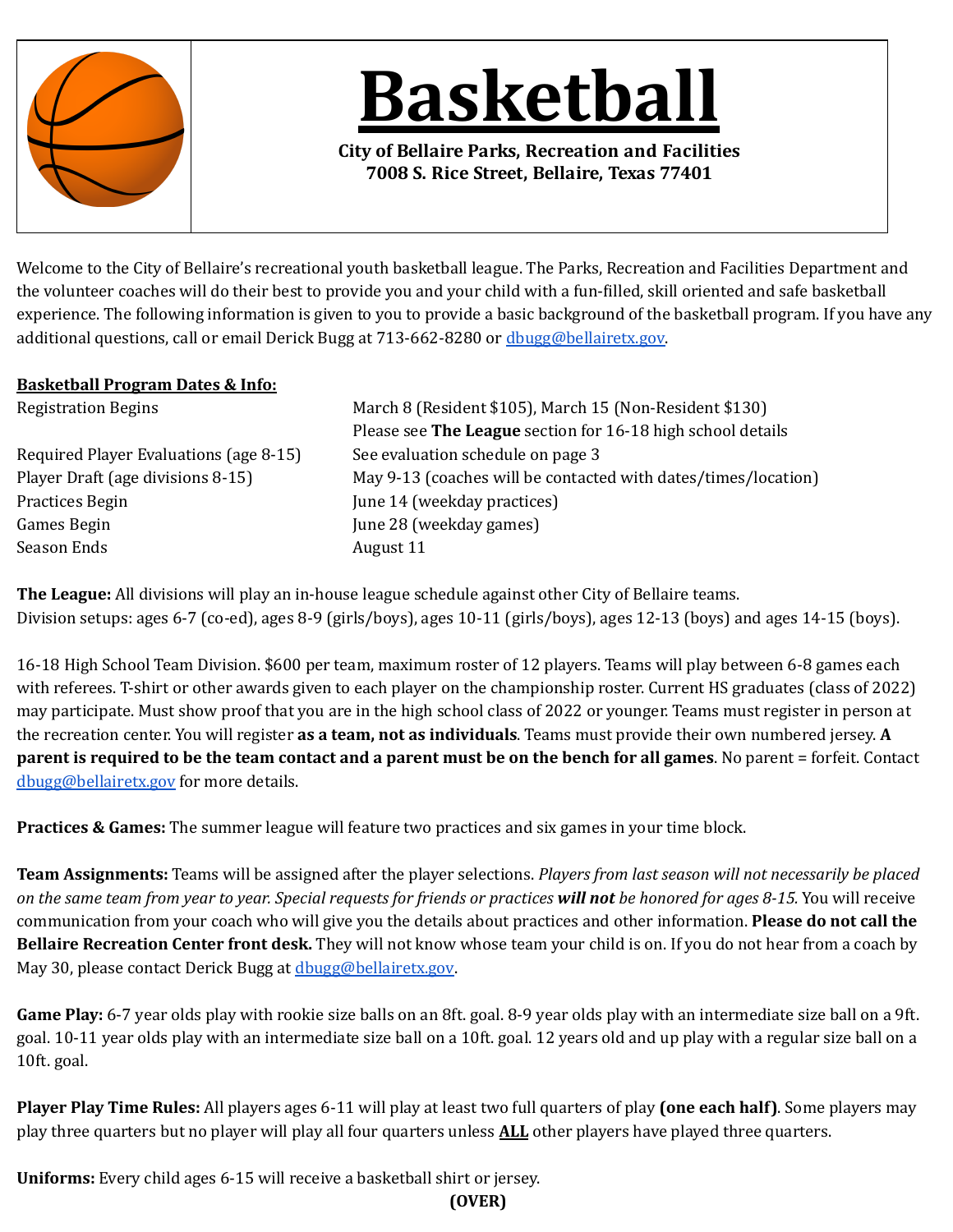**Games:** Games will be played in the same day/time blocks that you register for. See below for an example. **(subject to change as inal registration numbers may cause adjustments to be made)**

| <b>TUESDAY</b>     |                     | WEDNESDAY          |                     | <b>THURSDAY</b>    |              |                                      |
|--------------------|---------------------|--------------------|---------------------|--------------------|--------------|--------------------------------------|
| $5:00P -$<br>5:45P | $(4)$ 6-7<br>teams  | $5:00P -$<br>5:45P | $(4)$ 6-7<br>teams  | $5:00P -$<br>5:45P | $(2)$ 10-11G | <b>JUNE 14 - 16</b>                  |
| $6:00P -$<br>6:45P | $(4)$ 8-9G<br>teams | $6:00P -$<br>6:45P | $(4)$ 8-9B<br>teams | $6:00P -$<br>6:45P | $(2)$ 10-11G | <b>JUNE 21 - 23</b>                  |
| $7:00P -$<br>7:45P | $(4) 8-9B$<br>teams | $7:00P -$<br>7:45P | $(2)$ 10-11B        | $7:00P -$<br>7:45P | $(2)$ 12-13B |                                      |
| $8:00P -$<br>8:45P | $(2)$ 14-15B        | $8:00P -$<br>8:45P | $(2)$ 10-11B        | $8:00P -$<br>8:45P | $(2)$ 12-13B |                                      |
| $9:00P -$<br>9:45P | $(2)$ 14-15B        | $9:00P -$<br>9:45P | $(2)$ HS            | $9:00P -$<br>9:45P | $(2)$ HS     | <b>PRACTICES</b>                     |
|                    |                     |                    |                     |                    |              |                                      |
| <b>TUESDAY</b>     |                     |                    |                     |                    |              |                                      |
|                    |                     | <b>WEDNESDAY</b>   |                     | <b>THURSDAY</b>    |              |                                      |
| $5:00P -$<br>5:45P | $(4)$ 6-7<br>teams  | $5:00P -$<br>5:45P | $(4)$ 6-7<br>teams  | $5:00P -$<br>5:45P |              |                                      |
| $6:00P -$<br>6:45P | $(4)$ 8-9G<br>teams | $6:00P -$<br>6:45P | $(4)$ 8-9B<br>teams | $6:00P -$<br>6:45P | $(4)$ 10-11G | <b>JUNE 28 -</b><br><b>AUGUST 11</b> |
| $7:00P -$<br>7:45P | $(4)$ 8-9B<br>teams | $7:00P -$<br>7:45P |                     | $7:00P -$<br>7:45P |              |                                      |
| $8:00P -$<br>8:45P |                     | $8:00P -$<br>8:45P | $(4)$ 10-11B        | $8:00P -$<br>8:45P | $(4)$ 12-13B |                                      |
| $9:00P -$<br>9:45P | $(4)$ 14-15B        | $9:00P -$<br>9:45P | $(2)$ HS            | $9:00P -$<br>9:45P | $(2)$ HS     | <b>GAMES</b>                         |

**Awards:** Awards will only be given to the winners of the 12-13, 14-15, and 16-18 divisions. **Awards for ALL other teams will be up to each individual team to order on their own.**

**(OVER)**